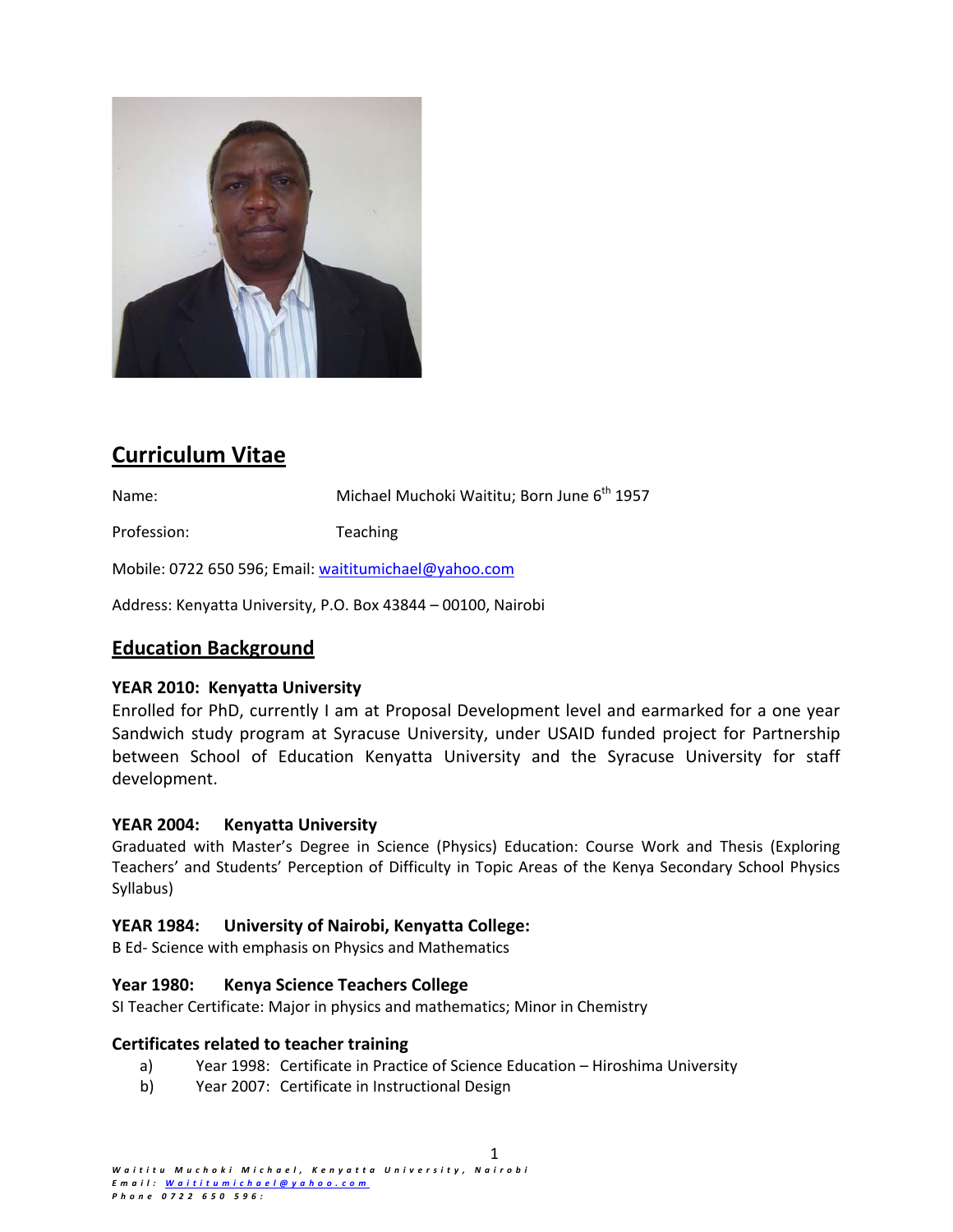## **Employment Record**

Served at Kenyatta University since 2009 to date

Served under Teachers Service Commission, Kenya since 1980 to 2009

## **Competencies**

## **a) High School teaching**

Taught physics and mathematics in a number of High Schools in Kenya, from 1980 to 1990, with intermittent break for undergraduate studies between 1980 and 1984. Actively participated in patronising students' welfare (CA and Chess) and academic (Drama and science) clubs; was Head of Physics Department and latter on promoted to school Principal.

## **b) Diploma Teacher Training colleges:**

1990‐1991: Kagumo Teachers College, Nyeri 1992‐1998: Kenya Science Teachers College, Nairobi

Lecturing in physics subject content and teaching methods; supervising teaching practice; Chaired the Tutors' Association; Patronised students' welfare (CA, Chess, and Karate)

## **c) In‐Service Provision to Mathematics and Science Educators – Primary and Secondary Education levels**

**1998 to 2009**: Centre for Mathematics, Science and Technology Education in Africa (CEMASTEA).

## **Duties and responsibilities at CEMASTEA, serving for Kenya and a host of other countries in Africa:**

- 1. Training Trainers and providers of INSET for mathematics and science teachers;
- 2. Facilitating workshops for secondary school principals; District Education officers and Quality assurance and Standards officers on:
	- a. management of SMASE (Strengthening of Mathematics And Science Education) INSET system, and
	- b. advocacy and support of quality implementation of mathematics and science education in secondary school
- 3. Administrating Physics Education Programs in the SMASE INSET system, and
- 4. Chairing Task Force for Monitoring and Evaluating SMASSE INSET system activities

## **d) Pre‐Service Teacher Training at Kenyatta University**

Lecturing in Instructional Methods (ECT 202); Educational Technology and Media (ECT 300); Subject Methods, Physics (ECT 306); Methods and Trends in Physics Education (ECT 527); and Strategies for course development, analysis and assessment in physics (ECT 528)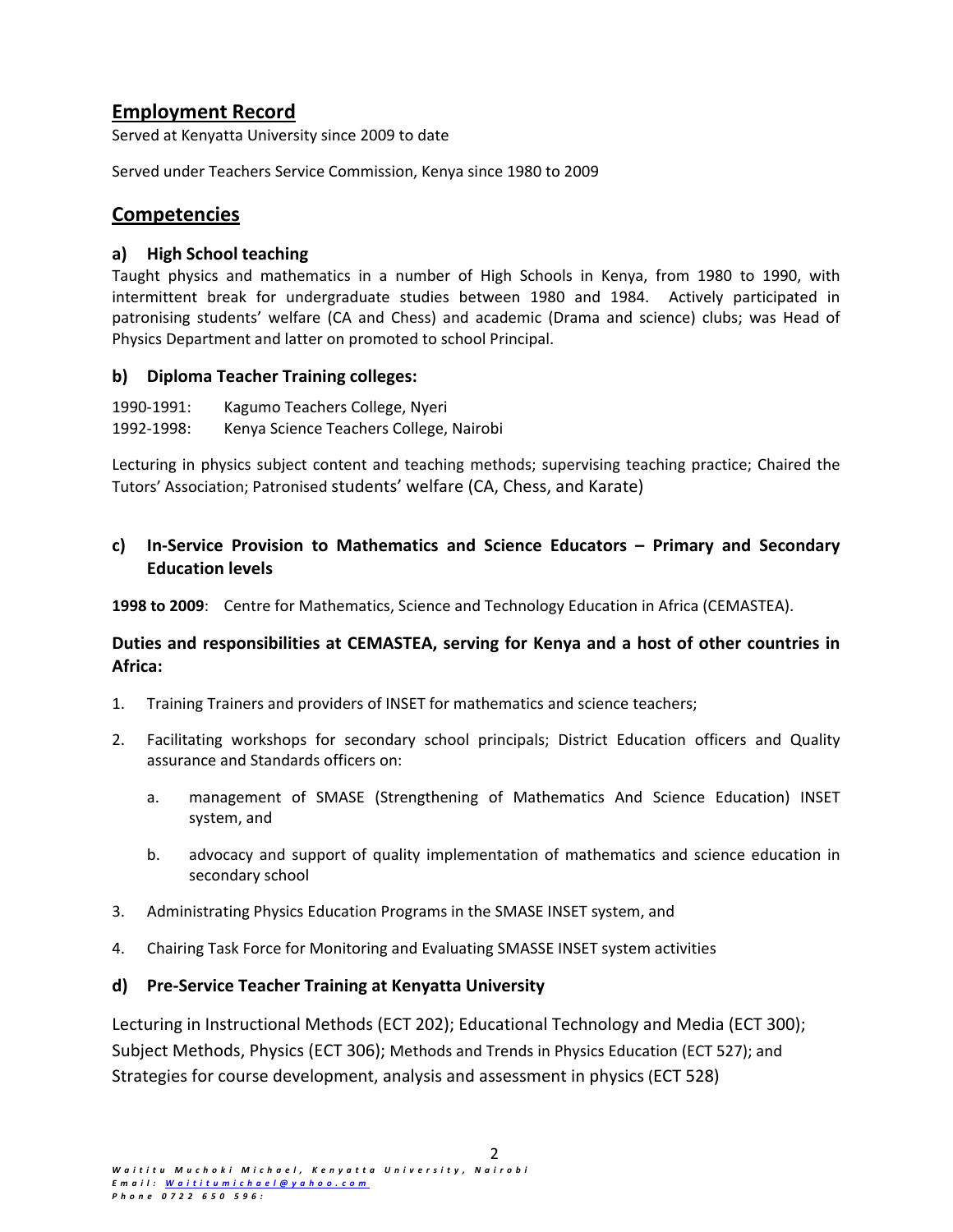## **Duties and responsibilities at Kenyatta University:**

- 1. Coordinating the Departmental teaching of the Institutional Based Programs (IBP) and Open and Distance Learning (ODel) Programs
- 2. Mentoring students to be able to adjust well for development of their characters / personalities and academic achievement

## **e) Exposures**

## *1. Organisation and Facilitation of workshops and Conferences:*

i) Regional Conferences for SMASE – WECSA (Strengthening of Mathematics and Science Education in Western, Easter, Central and Southern Africa) –

The conference in Kenya – Year 2001 and 2002; The conference in Ghana – Year 2003; The Conference in South Africa – Year 2004, and the Conference in Rwanda – Year 2005

- ii) Joint Workshop with:
	- a. Malawi Sensitisation workshop for mathematics and science educators on SMASSE Kenya Project approach in January 2002 and TOT workshop in March/April 2003
	- b. Zambia in January 2003 Sensitisation workshop for Provincial officers on principles and operations of an INSET system for mathematics and science teachers;
	- c. Nigeria in September 2004, Sensitisation workshop for science stakeholders on the SMASSE Kenya approach to strengthening mathematics and science Education;

### *2. Technical exchanges*

- i) In June 1999 to Uganda to study implementation of In-Service Secondary Teacher Education Project (INSSTEP)
- ii) In February 2005 to Zimbabwe: Discussion for collaboration between SMASSE Kenya and Southern Africa Consortium for Monitoring Education Quality (SACMEQ) and National Education Statistics Information System (NESIS). SACMEQ and NESIS are organisation of Association for Development of Education in Africa (ADEA), and they are based in Zimbabwe

### *3. Technical support services:*

- i) Malawi in July 2004– Facilitating Project formulation workshop for key stakeholder in mathematics and science education
- ii) Nigeria in January and June 2006 Assisting in project formulation, and in January/February 2007, facilitating workshop on design of monitoring and evaluation system, adapting instruments, Administration of instruments and how to analyse data using computer programs.
- iii) Senegal in October 2008 assisting in project implementation and construction of monitoring and evaluation system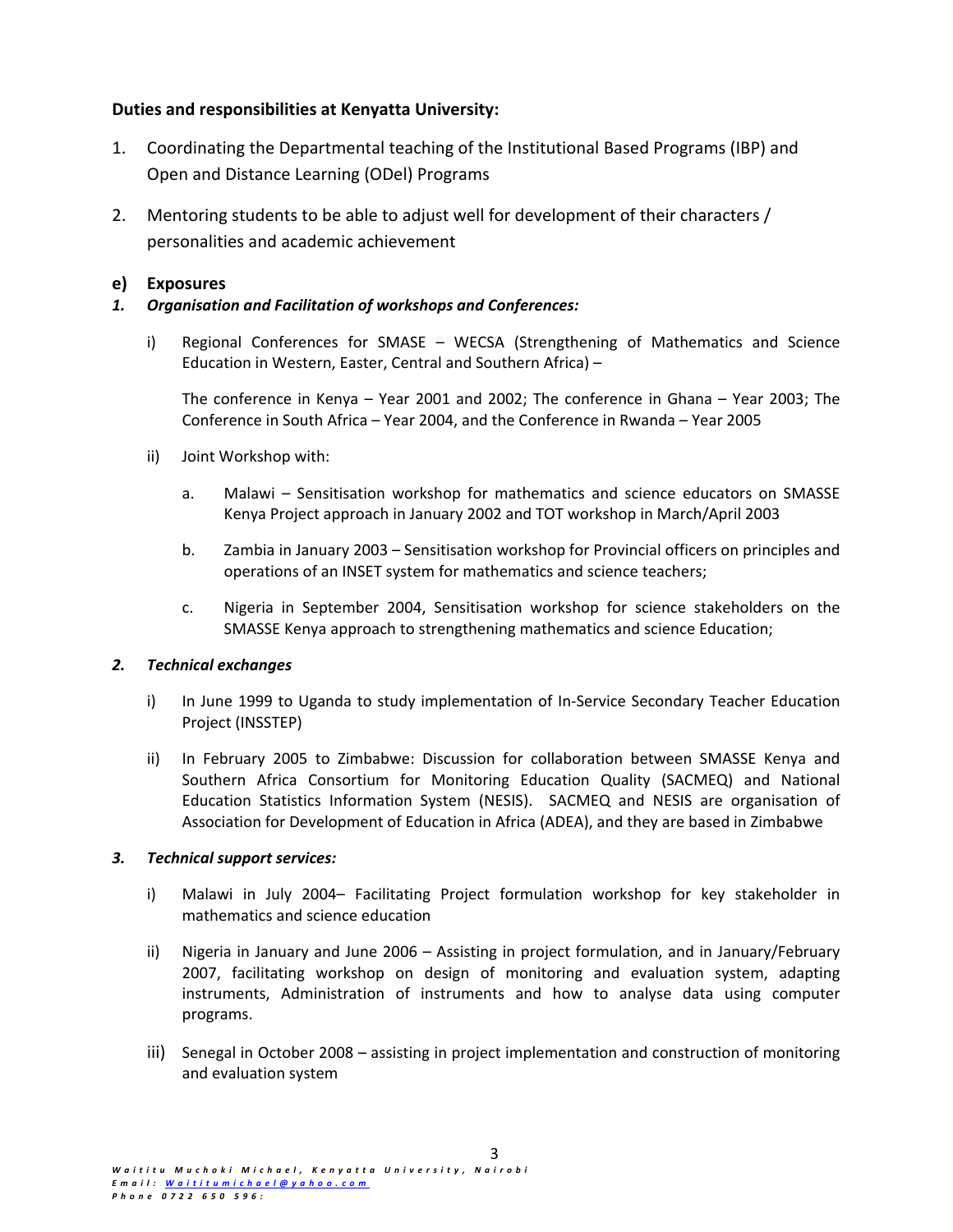4. *Monitoring and evaluating* impact of Third Country Training Program on ASEI (Activity; Student; Experiment; Improvisation) movement and PDSI (Plan; Do; See; Improve) approach.

In May to July 2005 in Malawi, Zambia, Rwanda and Zimbabwe

5. *Exhibition of Teaching and Learning Materials* in Science and Mathematics during the Third Conference of Ministers of Education in the African Union, South Africa, August 2007.

During the exhibition I networked for CEMASTEA and disseminated information on some of the works of CEMASTEA:

- Improvised teaching/learning materials;
- SMASSE INSET Instruction manuals;
- ASEI/PDSI demonstration lesson (in a video)
- Display of simple teaching and learning experiments/activities;
- Brochures, newsletters and Posters;

#### *6. Paper Presentations*

i) Australia, Wollongong, July 2004 – The  $11<sup>th</sup>$  Conference for World Council for Curriculum and Instruction

#### **Title:** *Enhancing classroom Practices through ASEI/PDSI*

ii) Britain, Oxford, September 2003 – International conference on Education and Development

**Thematic area: Measurement and learning: Achievement beyond the mainstream**

**Title: Evaluation of Human Resource Development type Project: The Case of SMASSE Project, Kenya**

iii) UNAS- KNAS Project Workshop At Garden Hotel, Machakos, December 5<sup>th</sup> to 6<sup>th</sup> 2008

**Theme: Promoting Best Practices in Science Education in Sub‐ Saharan Africa Title: Improving Science and Mathematics Education in Kenya: The SMASSE Project Experience**

#### **f) Other competencies**

- a. Year 2005‐06: Part‐time Lecturer Physics/Mathematics Subject Methods ‐ at Catholic University for East Africa
- b. Co‐Author of Physics book series (Pupils' Book and Teachers' guide) for the new syllabus, with East African Educational Publishers
- c. Chair of the Editing Team:
	- i. Instruments for Internal Monitoring and Evaluation for SMASSE Project, March 2003
	- ii. Handbook on Management of District SMASSE Programmes, November 2008